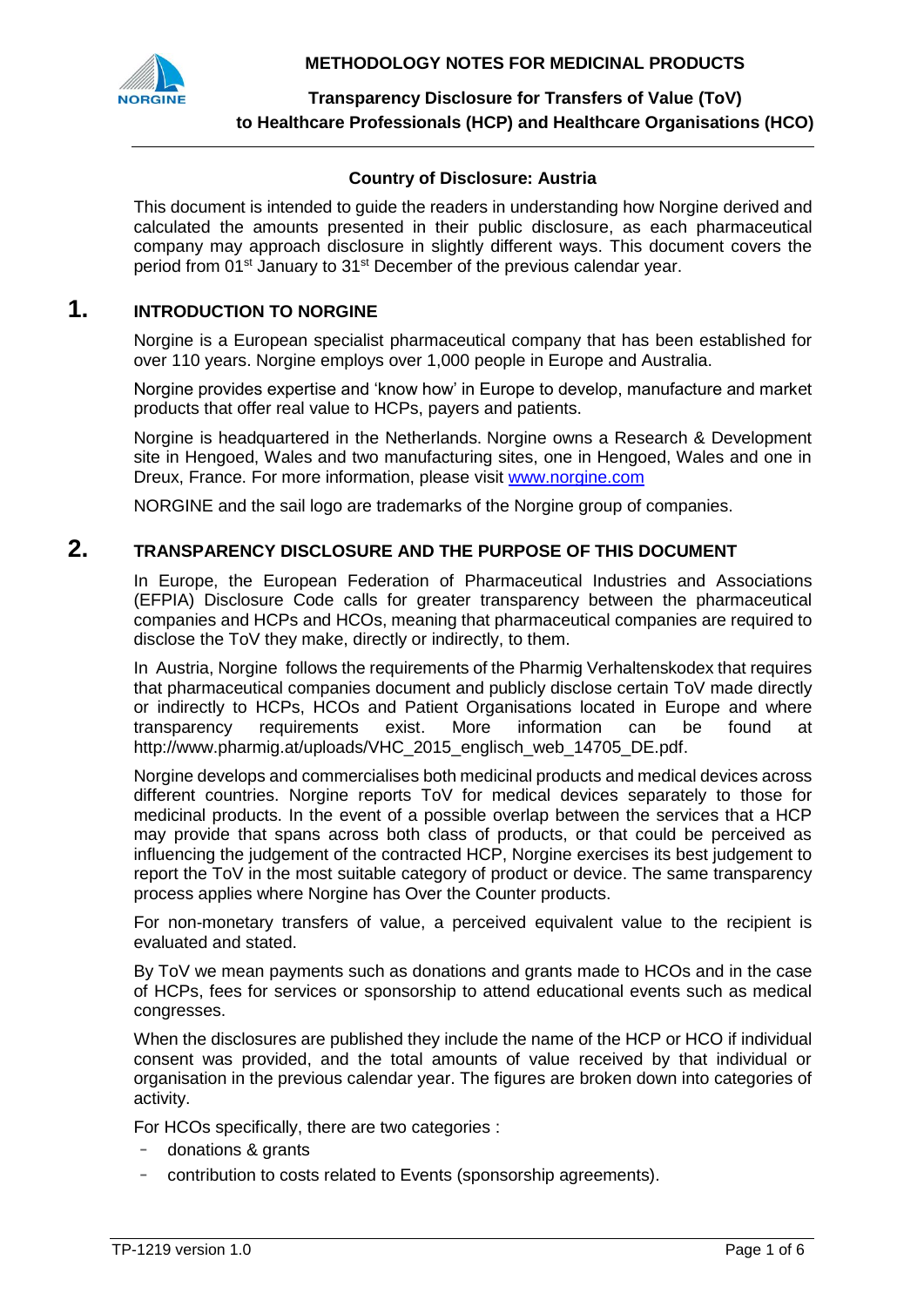

## **Transparency Disclosure for Transfers of Value (ToV) to Healthcare Professionals (HCP) and Healthcare Organisations (HCO)**

For HCPs and HCOs the categories are :

- contributions to costs related to events (such as registration fees, travel and accommodation for attending medical congresses, etc.)
- fees for services and consultancy (for example, speaker fees, consultancy).

Payments made for R&D non-clinical studies, clinical trials and non-interventional studies prospective in nature are disclosed in aggregate.

### **DEFINITIONS**

Norgine has kept the EFPIA Code definitions of HCP and HCO.

**Healthcare Professional (HCP):** Any natural person that is a member of the medical, dental, pharmacy or nursing professions or any other person who, in the course of his or her professional activities, may prescribe, purchase, supply, recommend or administer a medicinal product and whose primary practice, principal professional address or place of incorporation is in Europe or where transparency requirements exist. For the avoidance of doubt, the definition of HCP includes: (i) any official or employee of a government agency or other organisation (whether in the public or private sector) that may prescribe, purchase, supply or administer medicinal products and (ii) any employee of a Member Company whose primary occupation is that of a practising HCP, but excludes (x) all other employees of a Member Company and (y) a wholesaler or distributor of medicinal products.

For the purposes of disclosure, Norgine regards all employees of the national public health service or any private Healthcare Provider as HCPs regardless of their professional status. In addition, Norgine regards all registered or qualified HCPs as within the scope of disclosure regardless of their national public health service status. Thus retired HCPs fall within scope and academic staff who provide clinical services and support too. In addition, payers are also included within this definition.

The salary and benefits of members of staff that are solely employed by Norgine as physicians are outside the scope of this disclosure. Any Norgine employee whose primary occupation is that of a practising HCP are in scope of this disclosure. ToV to that group will therefore be disclosed, including their salary from Norgine.

**Healthcare Organisation (HCO):** Any legal person (i) that is a healthcare, medical or scientific association or organisation (irrespective of the legal or organisational form) such as a hospital, clinic, foundation, university or other teaching institution or learned society (except for patient organisations within the scope of the EFPIA Patient Organisations Code) whose business address, place of incorporation or primary place of operation is in Europe or where transparency requirements exist or (ii) through which one or more HCPs provide services. For the purposes of disclosure, Norgine regards healthcare associations and steering committees made of HCPs as HCOs.

Norgine collectively refers to HCP, HCO and Patient Organisations as Healthcare Customers.

**Transfer of Value:** a direct or indirect ToV, whether in cash, in kind (e.g. provision of administrative support) or otherwise, made, whether for promotional purposes or otherwise, in connection with the development or sale of medicines. A direct ToV is one made directly by a company for the benefit of a recipient. An indirect ToV is one made on behalf of a company for the benefit of a recipient or through an intermediate and where the company knows or can identify the recipient that will benefit from the ToV.

**Donations and Grants**: collectively means those donations and grants (either in cash or benefits in kind or otherwise) to institutions, organisations or associations that are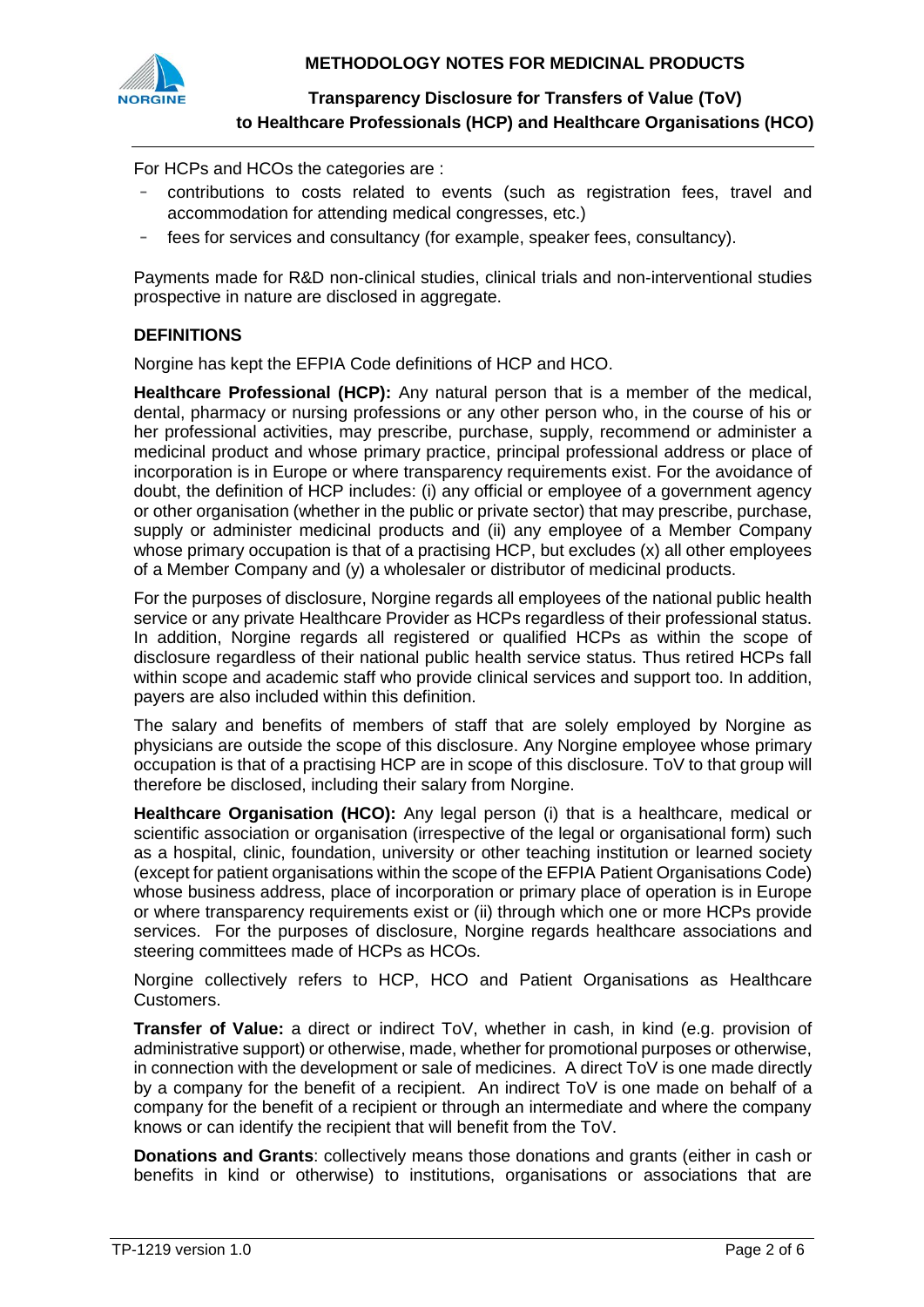

**METHODOLOGY NOTES FOR MEDICINAL PRODUCTS**

## **Transparency Disclosure for Transfers of Value (ToV) to Healthcare Professionals (HCP) and Healthcare Organisations (HCO)**

comprised of HCPs and/or that provide healthcare or conduct research. Grants are provided to fulfil a specific purpose, but for which the specific activities needed to undertake it have not been defined. They are only allowed if: (i) they are made for the purpose of supporting healthcare or research; (ii) they are documented and kept on record by the donor/grantor; and (iii) they do not constitute an inducement to recommend, prescribe, purchase, supply, sell or administer specific medicinal products. Donations and grants to individual HCPs are not permitted.

## **4. DATA PRIVACY & CONSENT**

Norgine fully supports the concepts of transparency and applicable regulations including data protection laws and obtains permission from individual HCPs and HCOs prior to disclosing personal data such as individual ToV made to them and attributable by name. Where a HCP or HCO does not grant consent, the payments are disclosed in aggregate and instead Norgine publishes the number of HCPs and HCOs that did not give their consent and the total amount paid to them.

In the spirit of transparency, Norgine actively seeks the consent to disclose all of its ToV and new consent is sought for each new interaction or project.

HCPs and HCOs have the right to opt out from individual disclosure and revoke their consent at any time, and Norgine has to abide by their preferences.

Where permission has not been obtained or where the individual HCP or HCO has refused to provide consent on an individual basis, Norgine declares the total spend as an aggregate figure.

## **5. RESEARCH AND DEVELOPMENT (R&D)**

All payments to HCPs and HCOs related to R&D are disclosed as one aggregate figure under R&D ToV. Costs that are subsidiary to these clinical trial activities are also included in the aggregate amount.

For the purpose of disclosure, R&D ToV are ToV to a HCP or HCO related to the planning or conduct of:

- non-clinical studies (as defined in the OECD Principles of Good Laboratory Practice)
- clinical trials (as defined in Directive 2001/20/EC)
- non-interventional studies that are prospective in nature and involve the collection of data from, or on behalf of, individual or groups of health professionals specifically for the study.

R&D ToV made by Clinical Research Organisations (CRO) on behalf of Norgine to HCPs or HCOs are declared by Norgine as part of the R&D aggregate disclosure, in each relevant country.

# **6. TRANSACTIONS**

### Transaction Date versus Service Delivery Date

Norgine handles and declares the ToV from the time of payment to the Healthcare Customer, i.e. the transaction date, rather than when the service, interaction or event actually occurred. This means that there could be some instances where the ToV disclosed this year are reported next year, and also ToV related to last year made this year.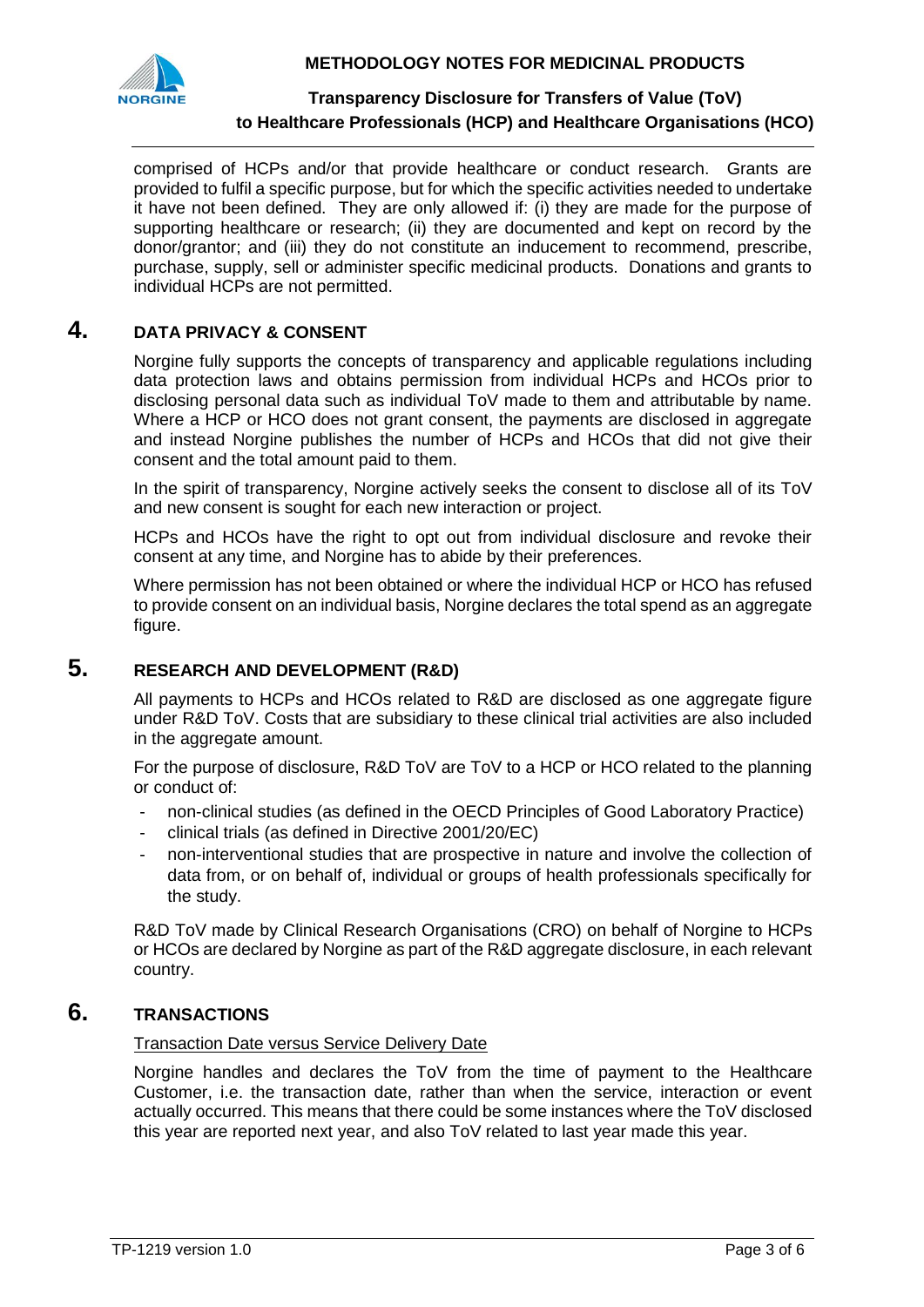

### **METHODOLOGY NOTES FOR MEDICINAL PRODUCTS**

### **Transparency Disclosure for Transfers of Value (ToV) to Healthcare Professionals (HCP) and Healthcare Organisations (HCO)**

ToV will always be paid after the engagement has taken place, with the exception of grants (see definition). Grants will be paid before the event actually takes place, or the purchase to what the grant is for.

### Management of Multi-Year Contracts

In a similar spirit to the above point, where projects run for several years, Norgine declares the amount paid relevant to the year in which each part of the payment was made. Thus a project which spans 2 calendar years and includes several individual ToVs during that time will have two associated disclosures (i.e. one for each calendar year showing the value of the transfer made in the specific calendar year).

### VAT

Fees and honoraria consultancy typically exclude VAT and recoverable local taxes.

Expenses related to an event or meeting (travel, accommodation, taxi) may include VAT or local taxes where applicable.

VAT, if included, is the national VAT of the country where the spend is incurred, e.g. 20% for Austria.

#### Handling of Currency and Exchange Rates

The values in the disclosure template are expressed in local currency, i.e. in Euros for Austrian data, regardless of whether the HCP or HCO was originally paid in that currency.

Where values had to be converted into Euros from another currency, the exchange rate used was the actual Conversion Rate at the time of the transaction.

For additional information, please contact [contact@norgine.com](mailto:contact@norgine.com)

# **7. COMPLICATED PAYMENT ROUTES**

### Payments to Charity and Third Parties

Occasionally, a HCP who has provided a service to Norgine may ask for their fee to be paid to charity or a third party instead. Norgine does not allow this practice, and the disclosure is made against the individual HCP because the contract is between Norgine and the HCP, the HCP provided the service and received the transfer of value. It is up to the HCP to transfer the payment upon receipt to a charity or third party of their choice should they choose to do so, and that further transaction is outside the control of Norgine.

Norgine regularly contracts with advertising agencies, congress organisers and public relations agencies for services related to its business and where a HCP may be contracted to perform a service for Norgine. Norgine discloses any ToV made to the individual HCP by these third parties as if the payment had been made directly by Norgine to that HCP (i.e. as an indirect ToV).

### Payments to HCO for services provided by individual HCP

Occasionally, a HCO may request that any services provided by its HCP employees must be a contracted through the HCO itself and cannot be contracted with the individual HCP. In the case that Norgine is contracting for the services of a named HCP, the ToV is disclosed under that named HCP. Any "administration fee" charged by the HCO is disclosed as a fee for service to that HCO. If the HCP does not receive any additional payment for the service (e.g. because they are speaking at a meeting during normal working hours) then the full amount paid by Norgine will be disclosed against the HCO as a fee for service.

Private companies and associated charities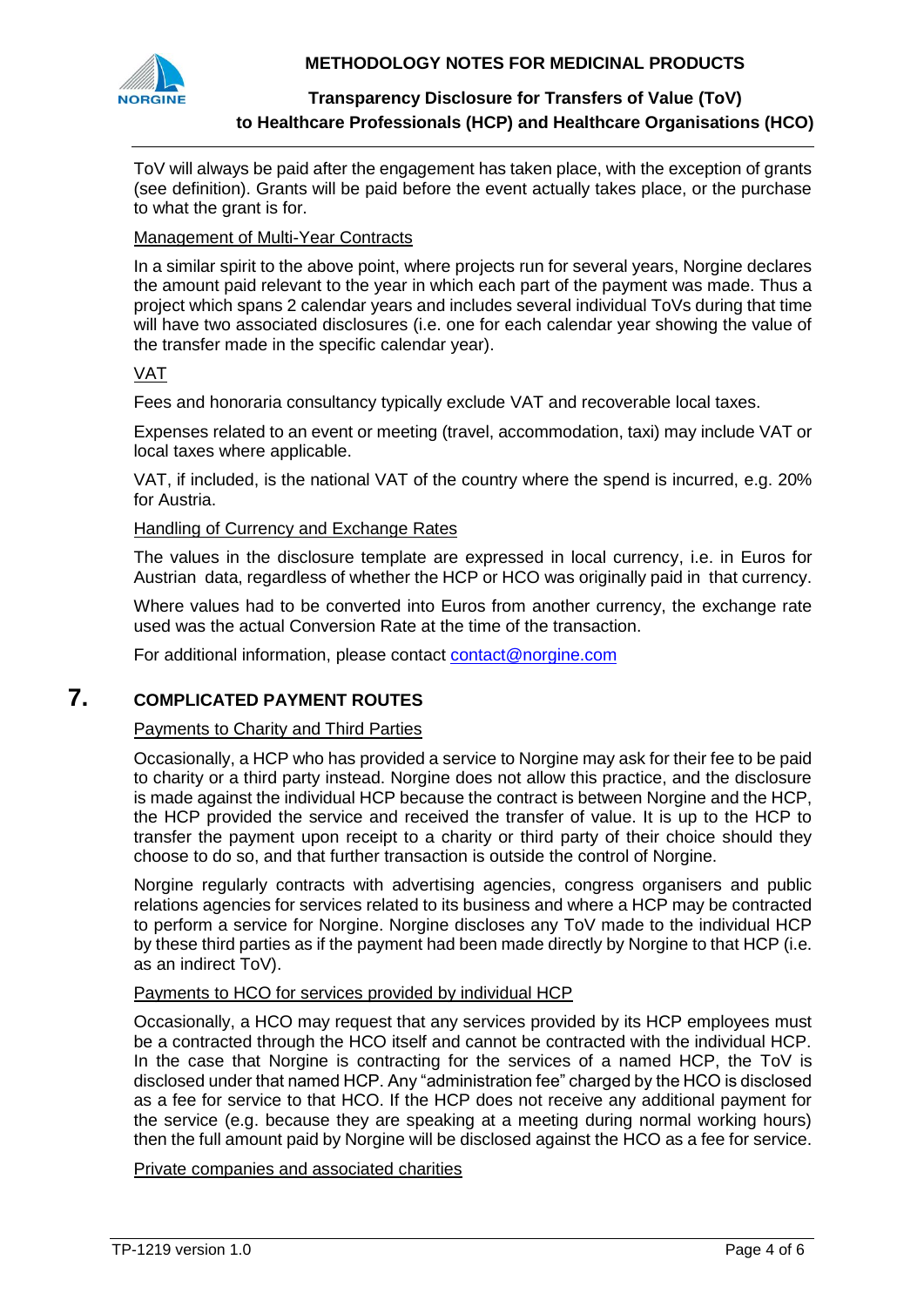

## **Transparency Disclosure for Transfers of Value (ToV) to Healthcare Professionals (HCP) and Healthcare Organisations (HCO)**

In the event of a HCP running a private company or partnership or charity for the purpose of their private income, any ToV made to that organisation will be regarded for disclosure purposes as a payment to the HCP directly.

## **8. MEDICAL EDUCATION GRANTS**

#### Grants to Independent Companies

From time to time, independent companies running medical education projects may request a grant from Norgine to sponsor or fund their work. In such case, Norgine has no influence over the detail of the project, and might not know whether or which HCP has been contracted. ToV are disclosed accordingly against the HCO.

#### Grants and Donations

When Norgine is asked to provide a grant or make a donation to a HCO to assist its employees to attend medical or scientific meetings (i.e. that could include the contribution to registration fees, or travel and accommodation), the associated ToV will be disclosed accordingly against the HCO, unless the request is associated with named individuals. If the request is associated with a named HCP, the disclosure is made as if the named HCP directly benefitted from the ToV. Where Norgine is not aware of the names of the HCPs receiving the support, the grant is declared against the HCO that made the request.

## **9. CONTRIBUTIONS TO MEETINGS**

Norgine discloses all payments made to medical associations and HCOs in relation to meetings. This includes direct funding such as sponsorship fees or the right to erect an exhibition stand, and indirect support such as providing a logistics agency or subsidising the cost of registration fees, travel and accommodation. Expenses to attend companyarranged meetings are also disclosed, and the detail of all these ToV are provided in the relevant line entry.

Costs related to subsistence are outside the scope of the disclosure since the meal costs are regulated by strict industry guidelines. Occasionally, subsistence may have to be included when it is not possible to single out the cost of the food because it is included as part of a general receipt containing other costs that must be disclosed.

Norgine supports the attendance of HCPs at medical and scientific meetings. Where costs are not individually itemised (e.g. the cost of a bus transferring a group of HCPs from an airport to a conference venue), the total cost is split equally between all those receiving the benefit.

# **10. CROSS-BORDER PAYMENTS**

Norgine has Affiliates in many countries within and outside the European Union.

ToV made by any Norgine entity is disclosed in the relevant disclosing template in the correct local currency of the practising Healthcare Customers. All disclosures are made in the country in which the HCP practices or in which the HCO is located.

ToV made to based organisations by Norgine's overseas operations are disclosed in the regardless of the source of funding. This means that this disclosure contains all ToV that Norgine has made to HCP and HCO, regardless of which Norgine entity has actually made the ToV.